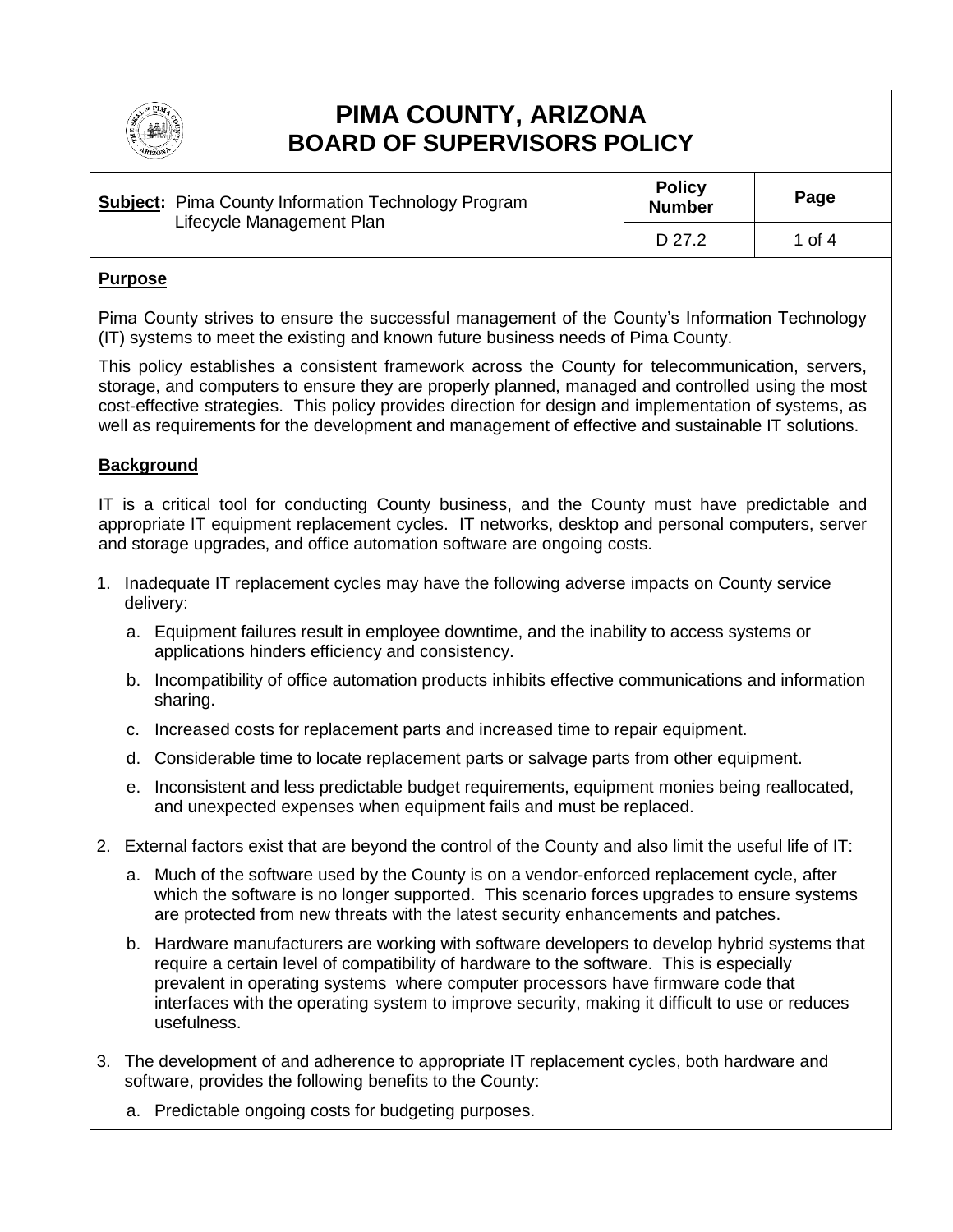| <b>Subject:</b> Pima County Information Technology Program<br>Lifecycle Management Plan |                                                                                                                                                                                                   | <b>Policy</b><br><b>Number</b> | Page       |  |  |
|-----------------------------------------------------------------------------------------|---------------------------------------------------------------------------------------------------------------------------------------------------------------------------------------------------|--------------------------------|------------|--|--|
|                                                                                         |                                                                                                                                                                                                   | D 27.2                         | $2$ of $4$ |  |  |
|                                                                                         | b. Lower overall IT support costs by using shared applications and information and core<br>administrative applications.                                                                           |                                |            |  |  |
|                                                                                         | c. Less effort required to analyze and justify replacement requests for individual departments,<br>agencies and Special Districts.                                                                |                                |            |  |  |
|                                                                                         | d. Consistent access.                                                                                                                                                                             |                                |            |  |  |
|                                                                                         | e. Simplified implementation of state and federal technology policy direction, such as<br>consistency in customer access.                                                                         |                                |            |  |  |
| f.                                                                                      | Greater consistency in operating systems and application versions, which reduces complexity<br>of the environment, support costs and administrative overhead associated with asset<br>management. |                                |            |  |  |
|                                                                                         | g. Remote administration of desktops (software installations and upgrades) that can avoid<br>considerable time and travel costs compared to individual installations.                             |                                |            |  |  |
|                                                                                         | h. Ability to take advantage of warranty agreements and software licensing agreements to<br>reduce the overall costs associated with maintaining obsolete software and hardware.                  |                                |            |  |  |
| <b>Policy</b>                                                                           |                                                                                                                                                                                                   |                                |            |  |  |
| It is the policy of the Pima County Board of Supervisors that:                          |                                                                                                                                                                                                   |                                |            |  |  |
|                                                                                         | 1. The County Administrator shall establish Administrative Procedures that govern the<br>implementation of the Lifecycle Management Plan to:                                                      |                                |            |  |  |
|                                                                                         | a. Achieve predictable and appropriate replacement cycles for the County's software,<br>telecommunications, servers, storage and computer systems.                                                |                                |            |  |  |
|                                                                                         | b. Ensure efficient and cost effective delivery of information technology services.                                                                                                               |                                |            |  |  |
|                                                                                         | 2. IT assets will be replaced based on the following schedule:                                                                                                                                    |                                |            |  |  |
| а.                                                                                      | Servers and storage: five (5) to seven (7) years.                                                                                                                                                 |                                |            |  |  |
| b.                                                                                      | Telecommunications equipment (telephones and network): three (3) to five (5) years.                                                                                                               |                                |            |  |  |

- c. Computers and other end user or consumer equipment (desktops, laptops, tablets, audio/visual equipment and peripherals.): three (3) to five (5) years.
- 3. At the end of lifecycle, the equipment proposed for replacement will be analyzed to determine the specific reason for replacement, and a lifecycle replacement justification report will be prepared by the Chief Information Officer and approved by the County Administrator before the equipment is replaced.
- 4. Applicability
	- a. This Policy applies to all County Departments, Agencies and Special Districts.
	- b. Violation of this policy will result in the offending software or hardware solution being removed from access to the County network.
	- c. Elected Officials are not subject to this policy but shall have a formal Information Technology Program Lifecycle Management Plan that is in substantial conformance with this Policy.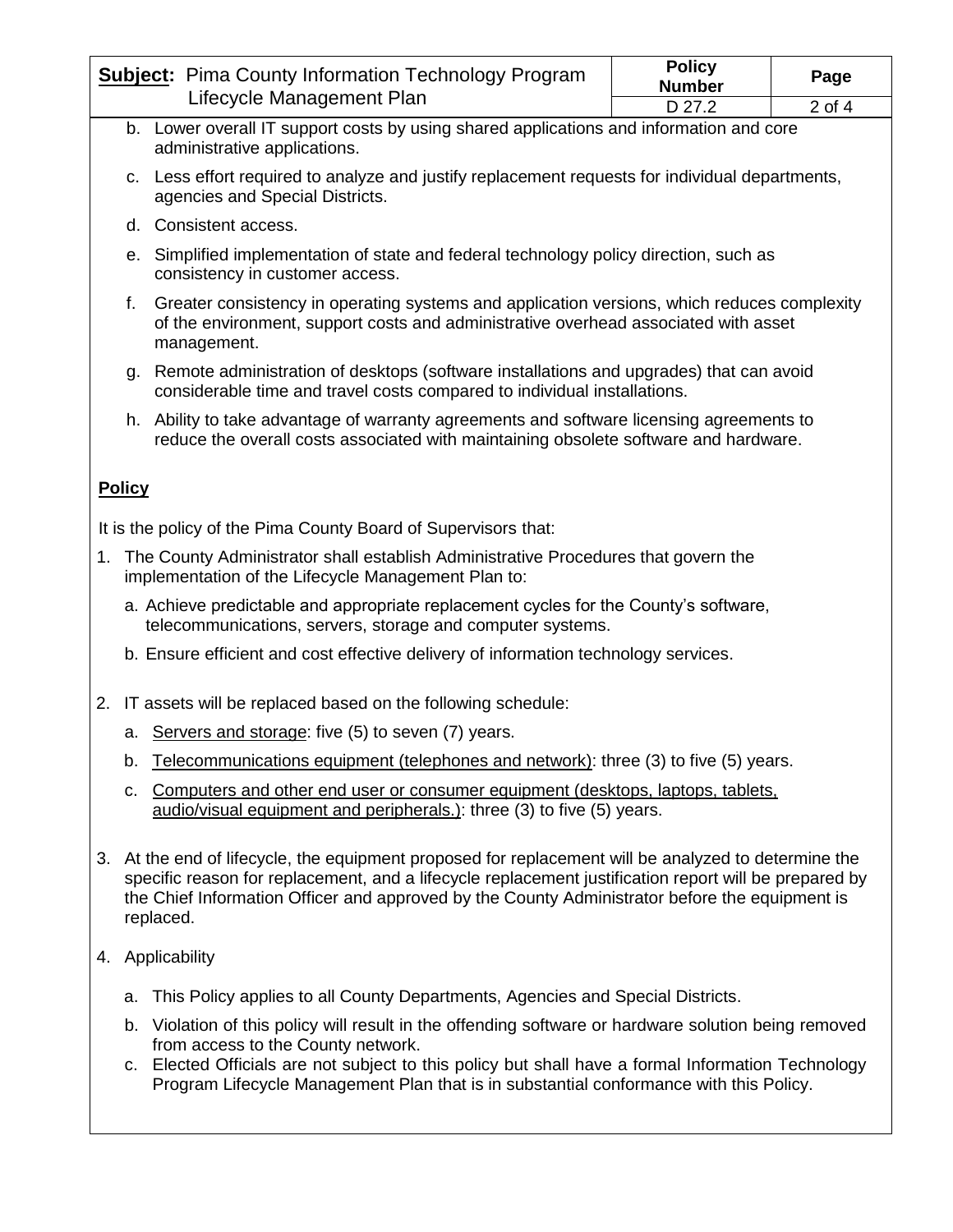| <b>Subject:</b> Pima County Information Technology Program<br>Lifecycle Management Plan | <b>Policy</b><br><b>Number</b> | Page   |
|-----------------------------------------------------------------------------------------|--------------------------------|--------|
|                                                                                         | D 27.2                         | 3 of 4 |

#### 5. Compliance

- a. The IT Department shall ensure all software and hardware solutions are maintained according to this Policy, including maintaining a sustainable and consistent approach to security.
- b. All County departments, agencies and Special Districts shall abide by this Policy unless expressly exempted by the County Administrator.

## **Procurement and Acquisition**

- 1. All lifecycle acquisitions shall be in conformance with County Procurement Code. If a cooperative purchase agreement is used, the Procurement Director shall certify the cost to the County is the lowest and most responsible. At the discretion of the Procurement Director, any lifecycle replacement may be competitively acquired.
- 2. Two financing strategies are available for lifecycle management: leasing and purchasing, and strategy selection depends on which of these provides the lowest overall cost of ownership for equivalent acquisition. This selection will based on a total-cost-of-ownership analysis of all equipment and labor costs, other key budgetary concerns of the County (e.g., the constitutional expenditure limitation), and other financial and budgetary considerations.
- 3. Once a need for lifecycle funding is established, the financial strategy decision will be made on a case-by-case basis, as not all acquisitions have the same cost structures. The County Administrator will be responsible for identifying the business needs, benefits and impacts (cost, time, productivity, service delivery and human resources). The Procurement, Finance and IT Departments, at the direction of the County Administrator, shall identify the appropriate procedures and processes to maximize benefits and minimize costs to the organization for the lifecycle program.
- 4. The IT Department, in conjunction with the Procurement Department, is authorized to establish and administer master contracts and to aggregate IT products. The IT Department will assist with selection and acquisition of competitively acquired hardware and software products for all IT assets, including, but not limited to, telecommunications, servers, storage and computers.
- 5. Obsolescence acknowledgment: Prior to any equipment being procured for a lifecycle acquisition, the vendor shall certify the equipment being acquired shall not become obsolete due to a lack of vendor support or any change in software compatibility during the projected useful life of the equipment.
- 6. Disclosure: Prior to any equipment being procured for a lifecycle acquisition, vendor is required to disclose any equipment or software obsolescence regarding systems updates, modifications or changes that may be required during the useful lifecycle of the acquired equipment, systems, software or products.

## **Definitions**

- 1. "County Administrator" means the County Administrator or designee.
- 2. "Lifecycle" means the period during which IT assets remain useful.